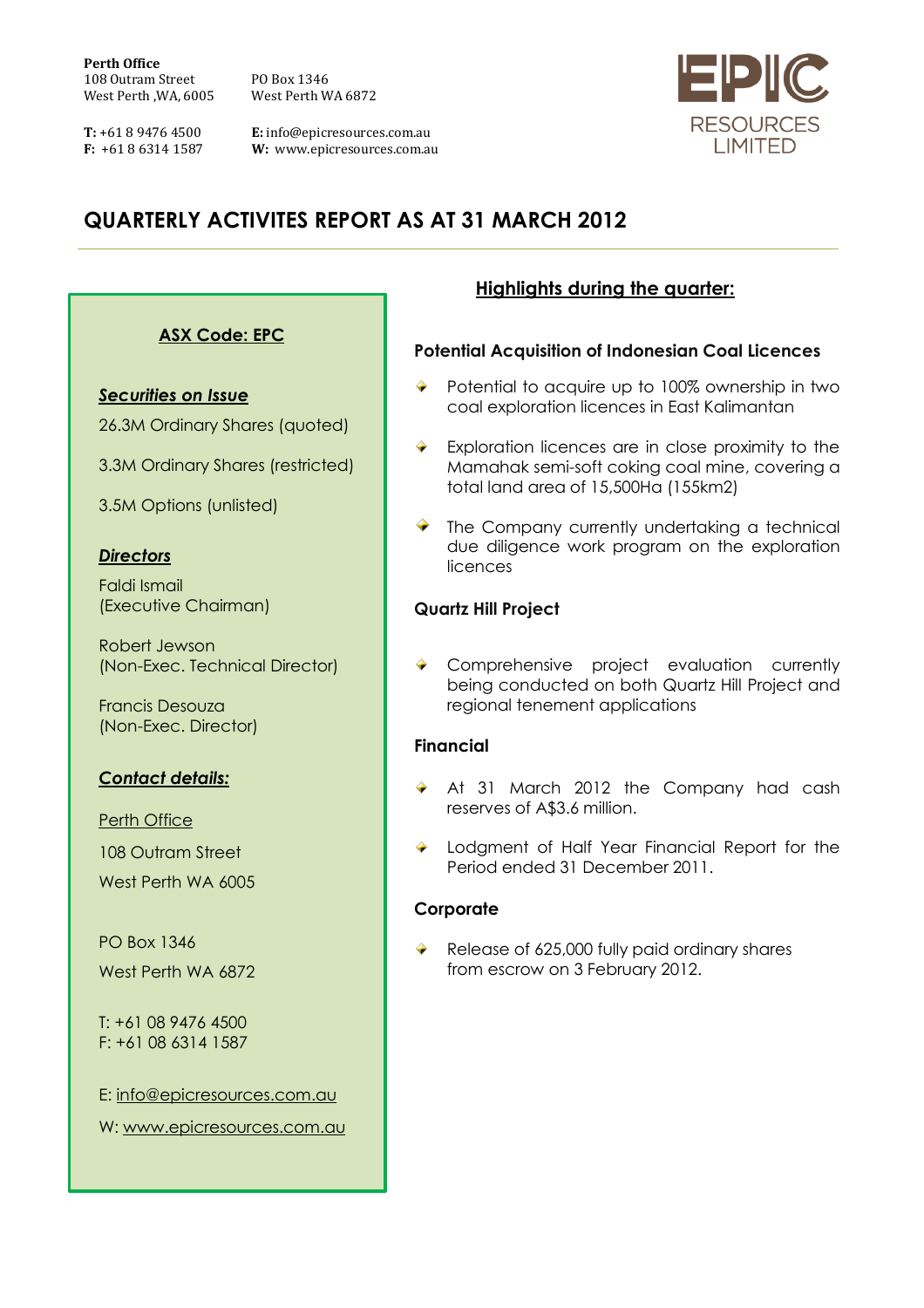# **INDONESIAN COAL ACQUISITION ("THE TRANSACTION")**

The Company has entered into a conditional agreement (the "**Agreement**") to acquire two coal licences located in the second largest Indonesian Province of East Kalimantan, Indonesia.

The Agreement sets out the terms and conditions upon which Epic agrees to acquire up to 100% of the issued shares in Subi Cove Development Limited ("**Subi Cove**") and Jilliby Investments Limited ("**Jilliby**") from the companies' respective shareholders ("**the Vendors**").

Subi Cove and Jilliby and both in the process of putting an arrangement in place with PT Sumber Mulia Sentosa (**PSMS**) and PT Cahaya Bumi Lestari (**PCBL**), respectively, such that PSMS and PCBL becomes a wholly owned subsidiary of Subi Cove and Jilliby, respectively.

PSMS is the holder of 100% of the issued capital in PT Tata Buana Kharisam (**TBK**) through which TBK holds 100% of the interest in the coal exploration licence 545/K.355c/2010; and PCBL is the holder of 100% of the issued capital in PT Tata Borneo Wikajaya (**TBW**) through which TBW holds 100% of the interest in the coal exploration licence 545/K.357a/2010 (collectively "the **Licences**").

The Agreement relates to two exploration licences in the Long Bagun District, Kutai Barat Regency in East Kalimantan Indonesia ("the Project"). The Project lies to the south west of the Mahakam River and in close proximity to the Mamahak Village, an area known to produce semi soft coking coal.

The Company will, subject to completion of satisfactory legal and technical due diligence and the receipt of shareholder approval from the Company's Shareholders, pay an initial consideration to the value of A\$800,000 by issuing to the Vendors 4,000,000 fully paid ordinary shares in the Company ("Shares") at a deemed issue price of A\$0.20.

Subject to the satisfactory completion of all necessary due diligence, the Company is holding an EGM on 30 April 2012 to obtain Shareholder approval for the Transaction to proceed.

#### **About Kalimantan**

Kalimantan is the world's third largest island and is made up of the Malaysian states of Sarawak and Sabah, the independent state of Brunei Darussalam in the north and north-western part of the island, with the rest of the island comprising the Republic of Indonesia. Refer to **Figure 1.**

The Indonesian part of the island is divided into 4 provinces – East Kalimantan, West Kalimantan, Central Kalimantan and South Kalimantan.

**Figure 1: Regional Location Map**

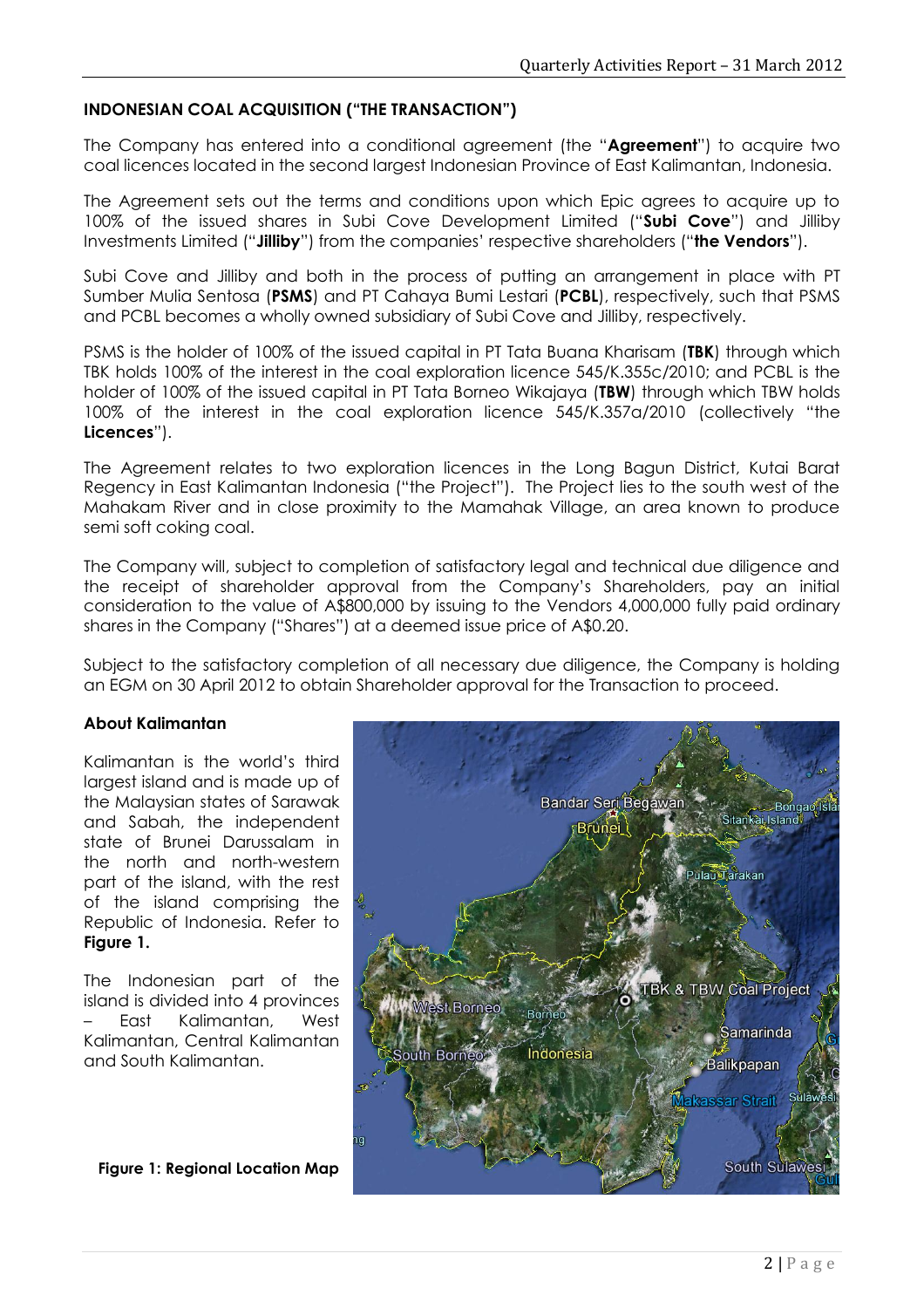#### **About the Project**

Indonesia is estimated to have produced over 300Mt of coal in 2010. East Kalimantan is the most established mining area providing over 65% of Indonesia's total coal production in 2010.

The Project is located in the Kutai Barat Regency, East Kalimantan, Indonesia and lies to the south west of the Mahakam River and in close proximity to Kangaroo Resources Ltd (ASX: KRL) Mahakam semi-soft coking coal mine.

The Project area is accessible via plane from Jakarta to Balikpapan, then by vehicle to the Mahakam River and via speed boat along the Mahakam River. Access roads exist over parts of the Project area.

The Project consists of two exploration licences, as set out in **Table 1** below, covering a total land area of 15,500Ha (155km2), **Figure 2.** Dominant land uses in the region are logging and some limited private farming.

| Licence ID'     | <b>Registered Holder</b>                 | $\vert$ Area (Ha) $\vert$ | <b>Status</b>      | Date Granted Expiry Date |            |
|-----------------|------------------------------------------|---------------------------|--------------------|--------------------------|------------|
| 545/K.357a/2010 | <b>PT. Tata Borneo</b><br>Wikajaya (TBW) | 5,500                     | <b>Exploration</b> | 12/04/2011               | 12/04/2014 |
| 545/K.355c/2010 | PT. Tata Buana<br>Kharisma (TBK)         | 10,000                    | <b>Exploration</b> | 12/04/2011               | 12/04/2014 |

#### **Table 1: Tenement Schedule**

|  |  |  |  |  |  |  |  | Figure 2: TBK & TBW Project area with access tracks |  |
|--|--|--|--|--|--|--|--|-----------------------------------------------------|--|
|--|--|--|--|--|--|--|--|-----------------------------------------------------|--|

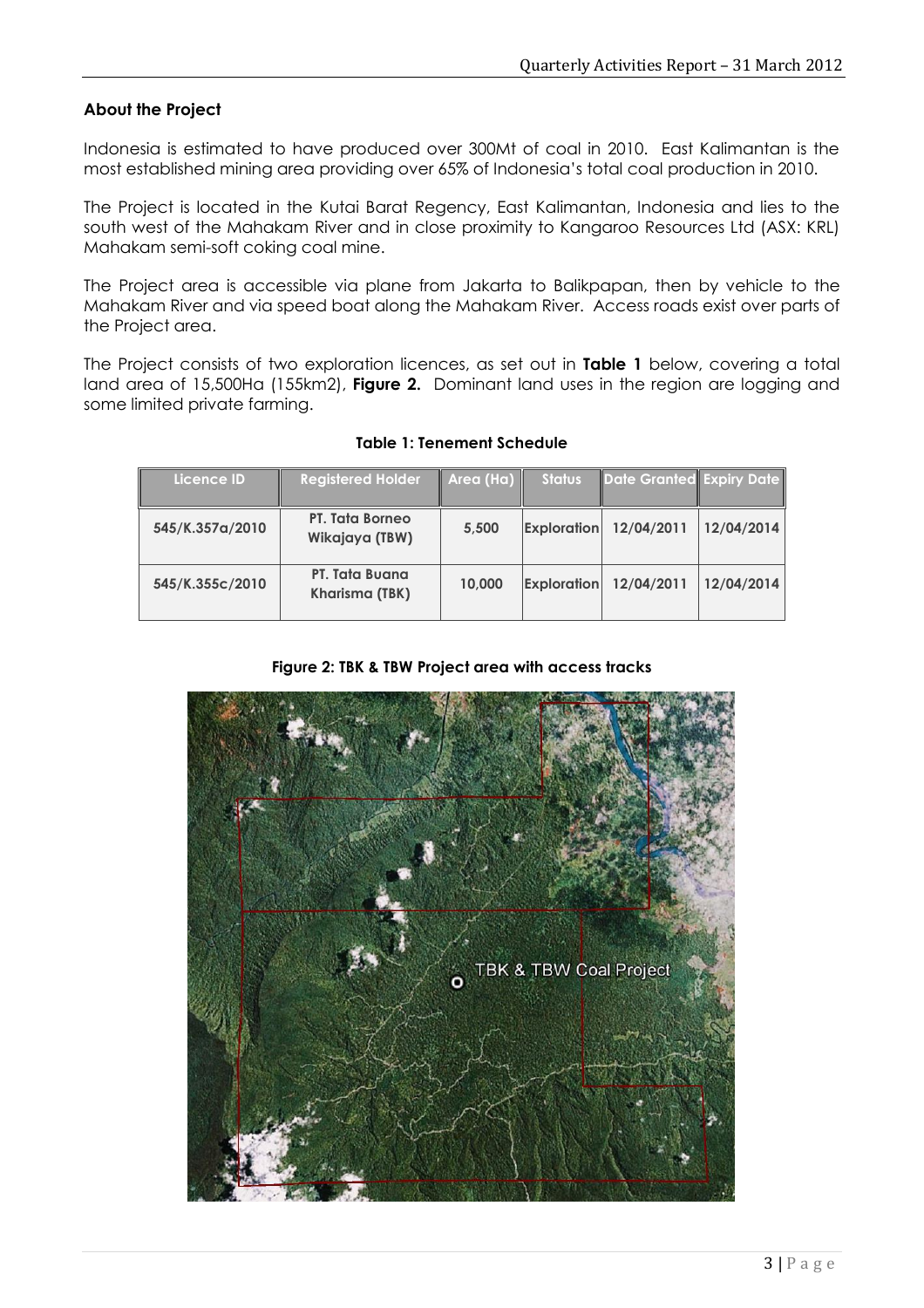# **Project Geology**

Coal rank varies across Kalimantan, from lignite through sub-bituminous, high to low volatile bituminous and semi-anthracite to anthracite. Four separate coal bearing formations have been identified in the licence area **(Figure 3),** these include:

- Ujoh Bilang Formation Mudstone, minor sandstone, partly calcareous and carbonaceous, locally tuffaceous
- Batu Kelau Formation Consists of shale, mudstone, siltstone, minor sandstone, thin to very thick beds
- Haloq Formation Quartz sandstone, minor conglomerate and mudstone, rare limestone, moderate to thick bedded
- Batu Ayau Formation Sandstone, mudstone, siltstone, commonly carbonaceous, in places intercalation of coal and lignite



#### **Figure 3: Project Geology**

#### **Transaction Details**

Subject to completion of satisfactory legal and technical due diligence and the receipt of shareholder approval from the Company's shareholders, the Company has agreed to purchase up to 100% of the issued capital in each of Subi Cove and Jilliby, on the terms set out below.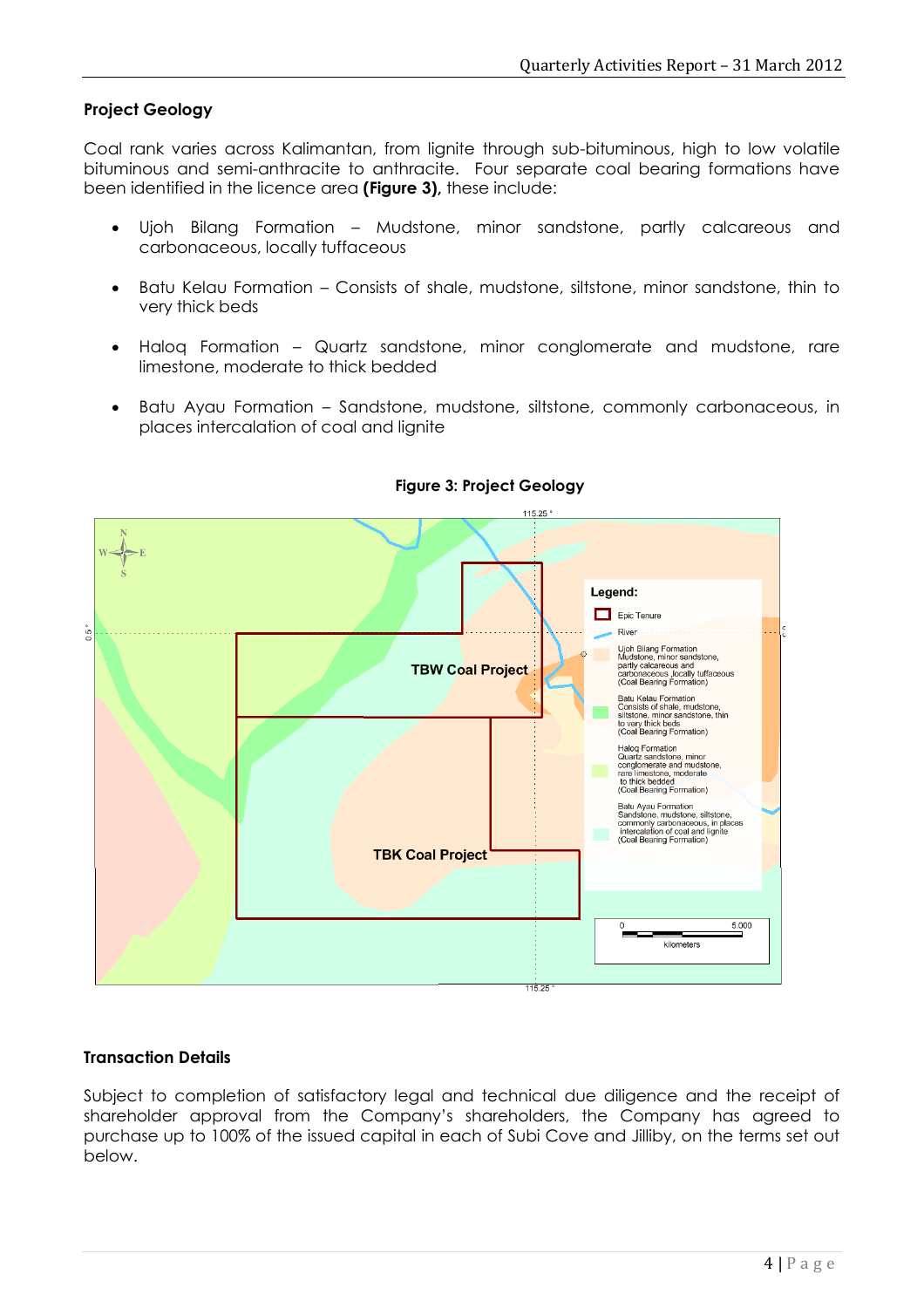# **Stage 1 Interest**

The Company may earn an initial 15% interest in each of Subi Cove and Jilliby by issuing to the Vendors 4,000,000 Shares upon satisfaction (or waiver) of the conditions precedent, below, (together "the Conditions Precedent"):

- i) the receipt of shareholder approval from the Company's shareholders in a general meeting for the acquisition;
- ii) The Company completing and being satisfied with its legal and technical due diligence investigations on each of Subi Cove and Jilliby's business operations, including the Licences, to the absolute discretion of the Company; and
- iii) all necessary, regulatory and tax consents or approvals for the proposed transaction being received.

If the Conditions Precedent set out above are not satisfied (or waived by Epic) on or before 30 April 2012 or such later date as agreed by the parties, then either party may terminate the Agreement.

#### **Stage 2 Interest**

Where, within 12 months of the satisfaction of the Conditions Precedent, the Company successfully defines:

 a 20mt Inferred Resource in accordance with JORC Guidelines of coal that meets certain minimum specifications within the Project,

the Company will earn an additional 40% interest in each of Subi Cove and Jilliby by issuing to the Vendors a further 20,000,000 Shares (Tranche 2 Deferred Consideration Shares).

#### **Stage 3 Interest**

If, within 18 months of the satisfaction of the Conditions Precedent, the Company successfully defines:

- i) a 20mt Indicated Resource in accordance with JORC Guidelines of coal that meets certain minimum specifications; and
- ii) a 20mt Inferred Resource in accordance with JORC Guidelines of coal that meets certain minimum specifications,

within the Licences, the Company will earn an additional 45% interest in each of Subi Cove and Jilliby by issuing to the Vendors a further 45,000,000 Shares (Tranche 3 Deferred Consideration Shares)..

Further details have been provided in a Notice of Meeting issued to the Company's Shareholders on 29 March 2012. The Company will continue to provide regular updates to the market with the progress of the transaction and the outcomes of the legal and technical due diligence.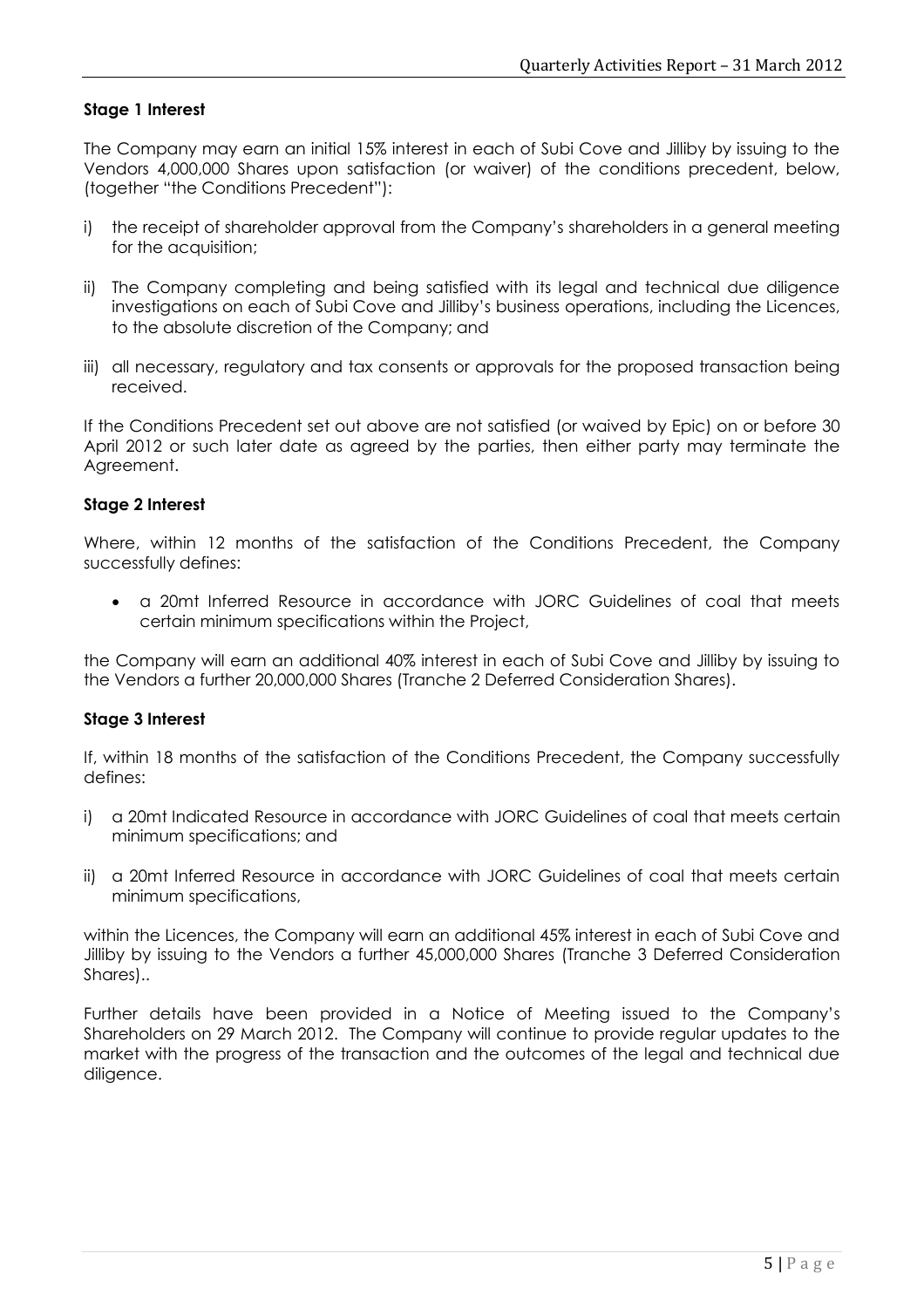# **QUARTZ HILL PROJECT**

- **Comprehensive project evaluation being conducted**
- **Field exploration program currently being devised**



# **Quartz Hill Project**

The Quartz Hill project lies 150km east-north-east of Alice Springs and is centred around Ambalindum Station. All tenements lie within the Eastern Arunta block, in the Harts Ranges.

The project consists of two adjoining exploration licences currently held by Cazaly Iron Pty Ltd. In April 2011 exploration activities commenced within the areas **EL24838** and the northeast corner of **EL25296**. (See figure 1 below).

# **EL25296**

Field activities in the previous quarter focused on the REE+U-bearing pegmatite field known as the 'Lone Pine' prospect. The Lone Pine area is dominated by hilly topography and long, linear ridge lines of pegmatite bodies. Mapping of this area confirmed the presence of several concentric zones within individual pegmatite bodies. It shows a minimal depth of erosional exposure with only the outer 'Wall' and minor 'Intermediate' zones of the pegmatite exposed. These zones are prospective for niobium-rich mineralisation, compared with the tantalum-rich mineralisation of the inner 'Intermediate' and 'Quartz Core' zones.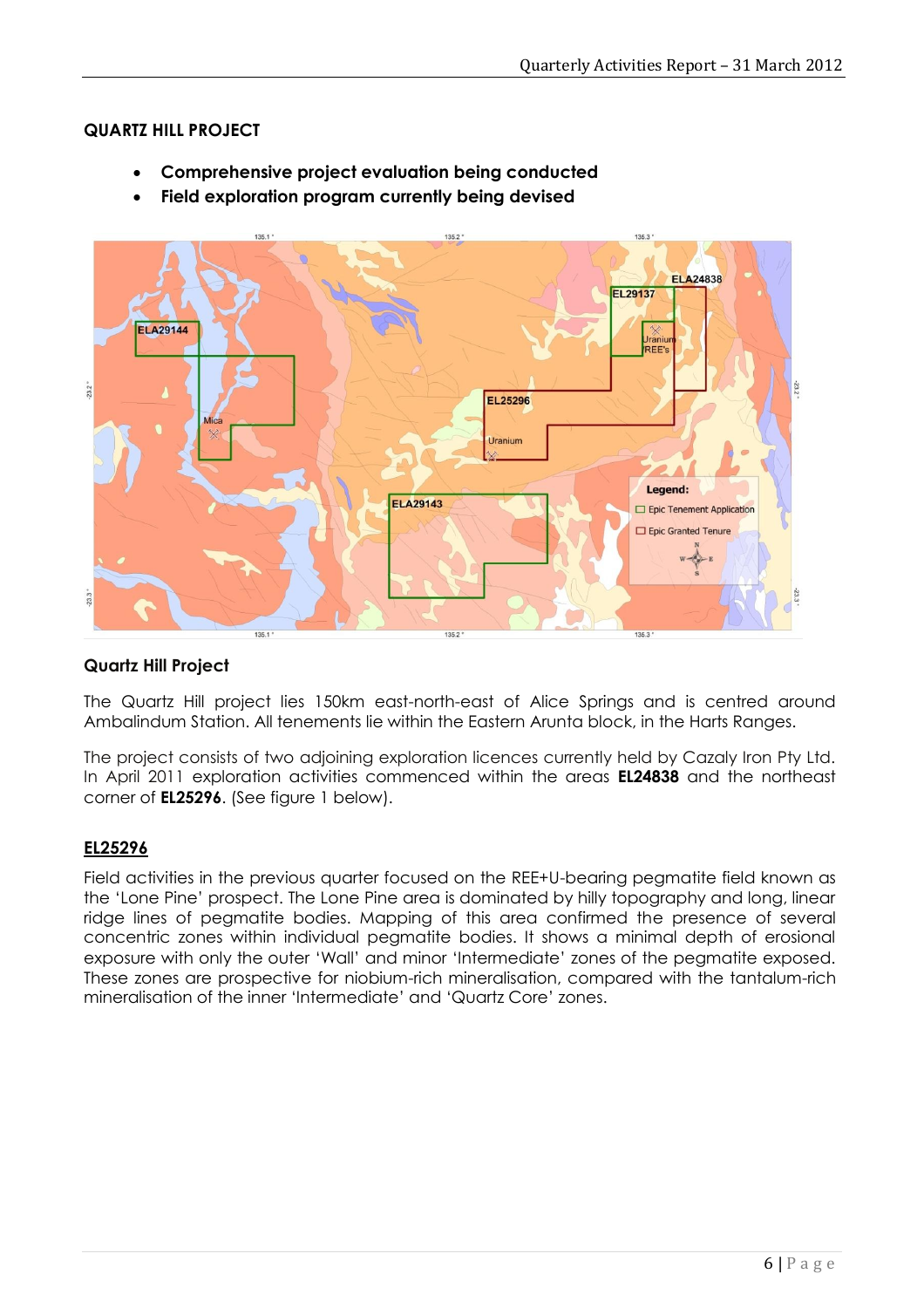

**Figure 1: Quartz Hill Project – EL25296 and EL24838, Entia Dome, Northern Territory**

# **EL24838**

Reconnaissance mapping and field prospecting in the previous quarter across the license confirmed previously identified Heavy Rare Earth Element (HREE)-bearing samarskite associated with the Quartz Hill pegmatite body.

# **Quartz Hill Project:- regional tenure:**

Epic has three exploration licence applications located in close proximity to its Quartz Hill project as part of its regional exploration strategy. Currently, Epic is conducting a comprehensive project evaluation to identify exploration targets warranting further investigation. Epic is targeting pegmatite style uranium-rare earth mineralisation and Iron Oxide Copper Gold (IOCG) mineralisation in an area of mixed magma types with extensive fluid alteration.

The comprehensive project evaluation comprises of a review of the available historic geological and geophysical data for the region, exploration targeting based on the desktop analysis and reconnaissance sampling and mapping of identified targets.

#### **OTHER PROJECTS OF INTEREST**

The Company has been actively evaluating a number other projects that include, without limitation, coal, iron ore, copper, gold, manganese, tin, nickel, potash and tungsten both within Australia and abroad . The Company is confident that it will be able to suitably identify a project that meets the Company's short term objectives and growth strategy.